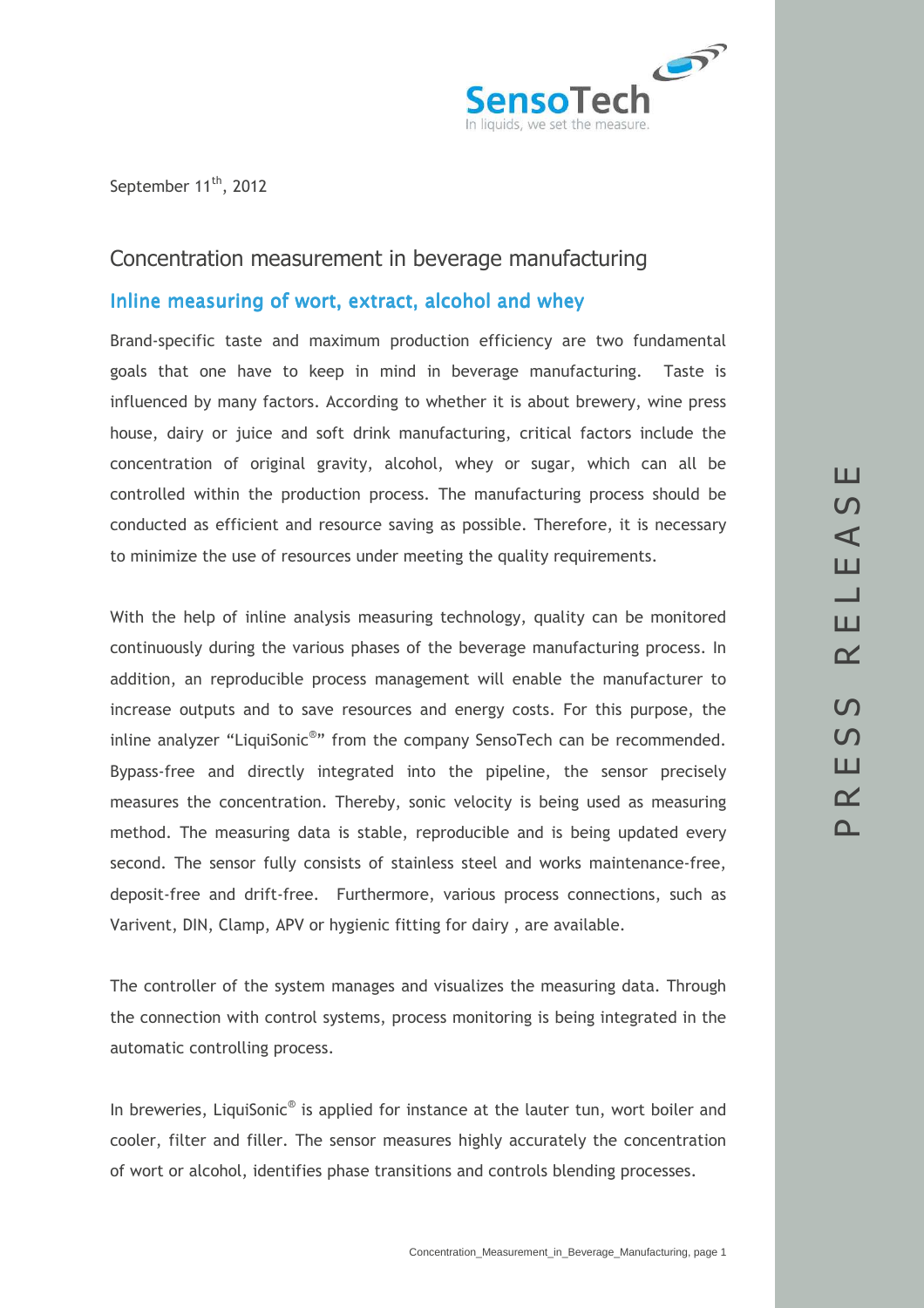

Also in wine press houses, the LiquiSonic $^{\circ}$  sensor identifies continuously and with maximum accuracy the concentration of alcohol. Moreover, the sensor measures the extract concentration of wine for quality control and wine blending.

In dairies, the system monitors the concentration of milk during the membrane filtration and further serves the product and energy-optimized controlling of the whey concentration up to a dry matter content of 60 %.

In juice and soft drink manufacturing, a precise measurement of the extract or sugar concentration, respectively the Brix content, is realized by LiquiSonic<sup>®</sup> in order to produce reliable, quality-conscious and efficiently.

#### Brau Beviale 2012, hall 6, booth 124

Immersion type sensor and controller of a LiquiSonic® analyzer